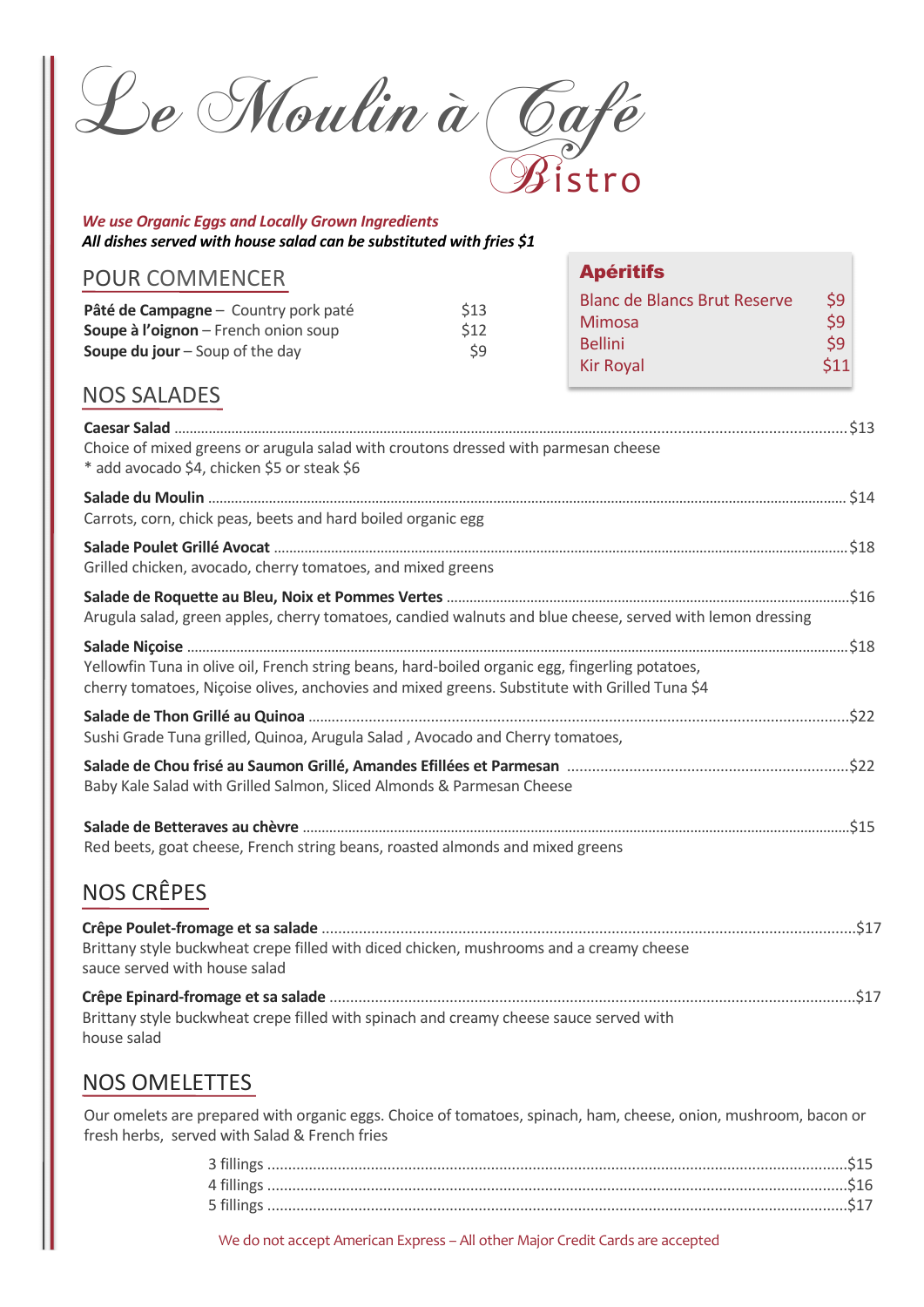

### LES INCONTOURNABLES

| Quiche of the day served with house salad (prepared with organic eggs)                                                                  |  |
|-----------------------------------------------------------------------------------------------------------------------------------------|--|
| White Pullman bread, French ham (turkey optional) and Swiss cheese served with house salad                                              |  |
| White Pullman bread, French ham (turkey optional) and Swiss cheese served with house salad, topped with an<br>organic egg sunny side up |  |
| Free range chicken, cilantro, julienne of carrots and celery roots with spicy mayonnaise, served with French fries<br>& House salad     |  |
| Bacon, organic eggs and cheese on a croissant served with house salad                                                                   |  |
| Avocado, lettuce, bacon, tomato and spicy mayo on a croissant served with house salad<br>* add turkey \$1 / add cheese \$1              |  |

## NOS PLATS

| Skirt steak with shallot and red wine sauce, served with French fries.             |  |
|------------------------------------------------------------------------------------|--|
|                                                                                    |  |
| Grilled lamb sausages served with French fries & House salad                       |  |
|                                                                                    |  |
| Sirloin burger with cheddar, blue or Swiss cheese, topped with crispy bacon served |  |
| with French fries                                                                  |  |

#### Wine by the glass \$13

**Chardonnay** Côte de Provence Rosé Côtes du Rhône Villages

### SIDES